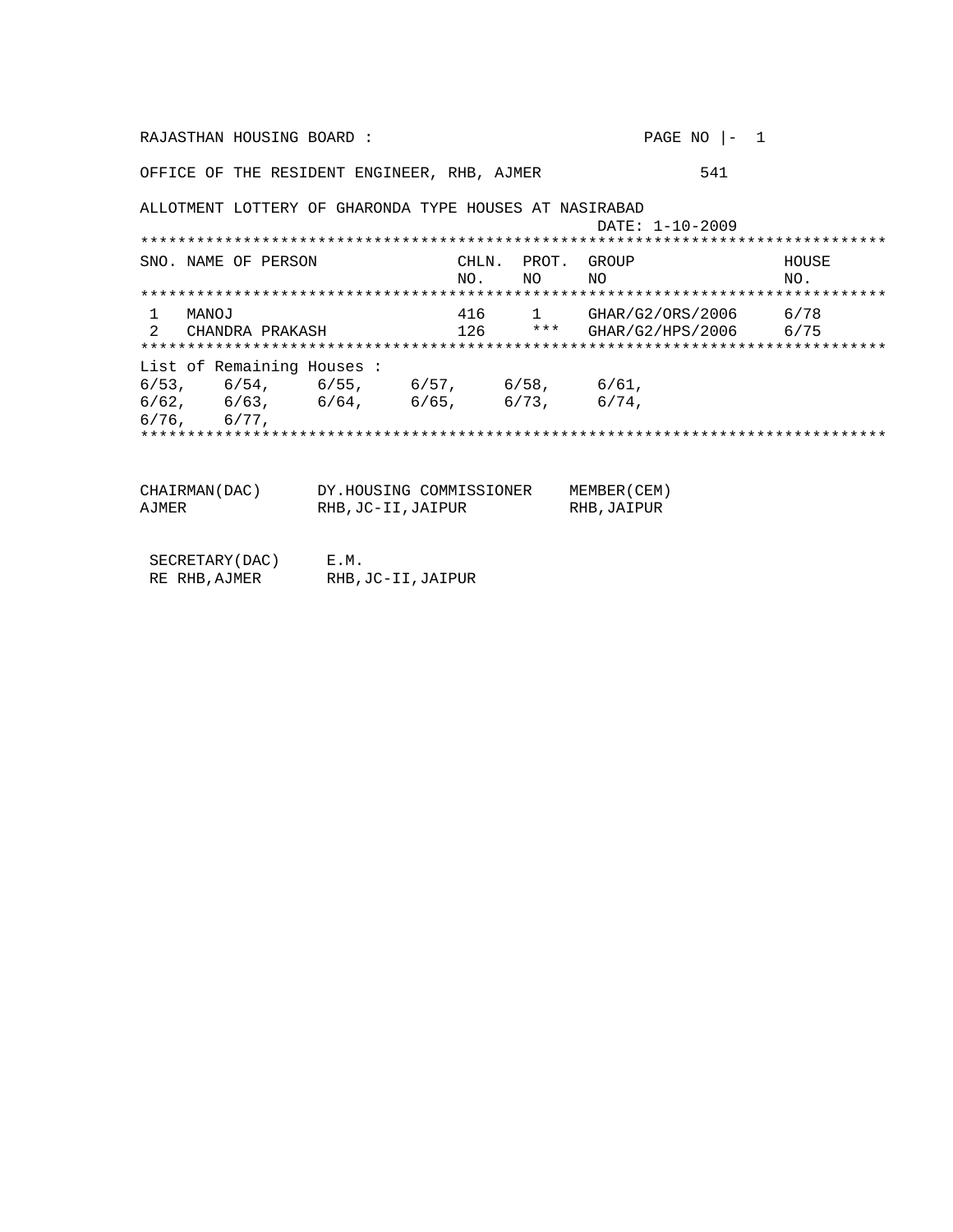|                                                   | RAJASTHAN HOUSING BOARD:  |                                                             |                          |             | PAGE NO $ -1$               |                          |
|---------------------------------------------------|---------------------------|-------------------------------------------------------------|--------------------------|-------------|-----------------------------|--------------------------|
|                                                   |                           | OFFICE OF THE RESIDENT ENGINEER, RHB, AJMER                 |                          |             | 541                         |                          |
|                                                   |                           | ALLOTMENT LOTTERY OF EWS TYPE HOUSES AT NASERABAD           |                          |             | DATE: 1-10-2009             |                          |
|                                                   |                           |                                                             |                          |             |                             |                          |
|                                                   | SNO. NAME OF PERSON       |                                                             | CHLN.<br>NO <sub>1</sub> | NO.         | PROT. GROUP<br>NO.          | HOUSE<br>NO <sub>1</sub> |
|                                                   |                           |                                                             |                          |             |                             |                          |
| $\mathbf{1}$                                      | SMT.PARWATI               |                                                             |                          |             | 64 29 EWS/G2/HPS/2005 5/248 |                          |
| $2^{1}$                                           | CHANDRA SHEKHAR           |                                                             |                          |             | 44 5 EWS/G4/HPS/2005 5/230  |                          |
|                                                   |                           |                                                             |                          |             |                             |                          |
|                                                   | List of Remaining Houses: |                                                             |                          |             |                             |                          |
|                                                   |                           | $5/60$ , $5/62$ , $5/69$ , $5/72$ , $5/77$ , $5/79$ ,       |                          |             |                             |                          |
|                                                   |                           | 5/83, 5/87, 5/91, 5/93, 5/94, 5/96,                         |                          |             |                             |                          |
|                                                   |                           | $5/97, 5/98, 5/100, 5/104, 5/105, 5/107,$                   |                          |             |                             |                          |
|                                                   |                           | $5/108$ , $5/111$ , $5/112$ , $5/114$ , $5/118$ , $5/119$ , |                          |             |                             |                          |
|                                                   |                           | $5/121$ , $5/122$ , $5/123$ , $5/130$ , $5/131$ , $5/135$ , |                          |             |                             |                          |
|                                                   |                           | $5/139$ , $5/140$ , $5/141$ , $5/143$ , $5/190$ , $5/192$ , |                          |             |                             |                          |
|                                                   |                           | $5/193$ , $5/195$ , $5/208$ , $5/213$ , $5/215$ , $5/224$ , |                          |             |                             |                          |
|                                                   |                           | $5/228$ , $5/229$ , $5/231$ , $5/232$ , $5/235$ , $5/239$ , |                          |             |                             |                          |
|                                                   |                           | $5/240$ , $5/244$ , $5/246$ , $5/249$ , $5/254$ ,           |                          |             |                             |                          |
|                                                   |                           |                                                             |                          |             |                             |                          |
|                                                   |                           |                                                             |                          |             |                             |                          |
| CHAIRMAN(DAC) DY.HOUSING COMMISSIONER MEMBER(CEM) |                           |                                                             |                          |             |                             |                          |
| <b>AJMER</b><br>RHB, JC-II, JAIPUR                |                           |                                                             |                          | RHB, JAIPUR |                             |                          |

SECRETARY(DAC) E.M.<br>RE RHB, AJMER RHB, RHB, JC-II, JAIPUR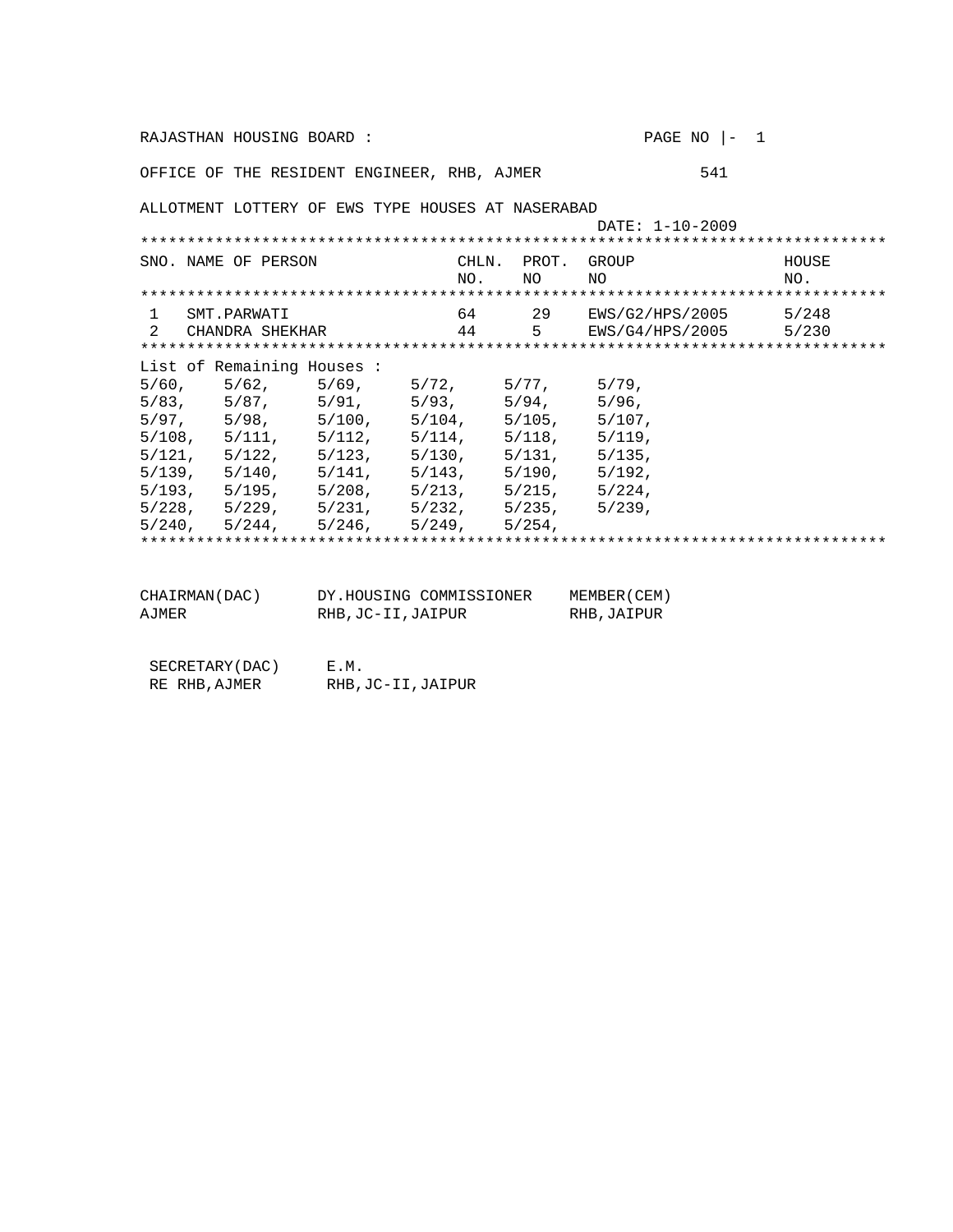| RAJASTHAN HOUSING BOARD:                            |                            |        |  | PAGE NO $ -1$                  |       |
|-----------------------------------------------------|----------------------------|--------|--|--------------------------------|-------|
| OFFICE OF THE RESIDENT ENGINEER, RHB, AJMER         |                            |        |  | 541                            |       |
| ALLOTMENT LOTTERY OF MIG-A TYPE HOUSES AT NASERABAD |                            |        |  | DATE: 1-10-2009                |       |
| SNO. NAME OF PERSON                                 |                            | CHLN.  |  | PROT. GROUP                    | HOUSE |
|                                                     |                            | NO, NO |  | NO.                            | NO.   |
|                                                     |                            |        |  |                                |       |
| PARAS MAL JAIN<br>1.                                |                            |        |  | 532 7 MIG-A/G2/HPS/2002 2/134  |       |
| 2<br>KAMAL KUMAR                                    |                            |        |  | 1334 1 MIG-A/G4/HPS/2002 2/130 |       |
| ς<br>KISHAN KUMAR                                   |                            |        |  | 220 2 MIG-A/G2/HPS/2005 2/53   |       |
|                                                     |                            |        |  |                                |       |
| List of Remaining Houses:                           |                            |        |  |                                |       |
| 1/62, 1/68, 1/72, 2/63,                             |                            |        |  |                                |       |
|                                                     |                            |        |  |                                |       |
| CHAIRMAN (DAC)                                      | DY.HOUSING COMMISSIONER    |        |  | MEMBER (CEM)                   |       |
| AJMER                                               | RHB, JC-II, JAIPUR         |        |  | RHB, JAIPUR                    |       |
| SECRETARY (DAC)<br>RE RHB, AJMER                    | E.M.<br>RHB, JC-II, JAIPUR |        |  |                                |       |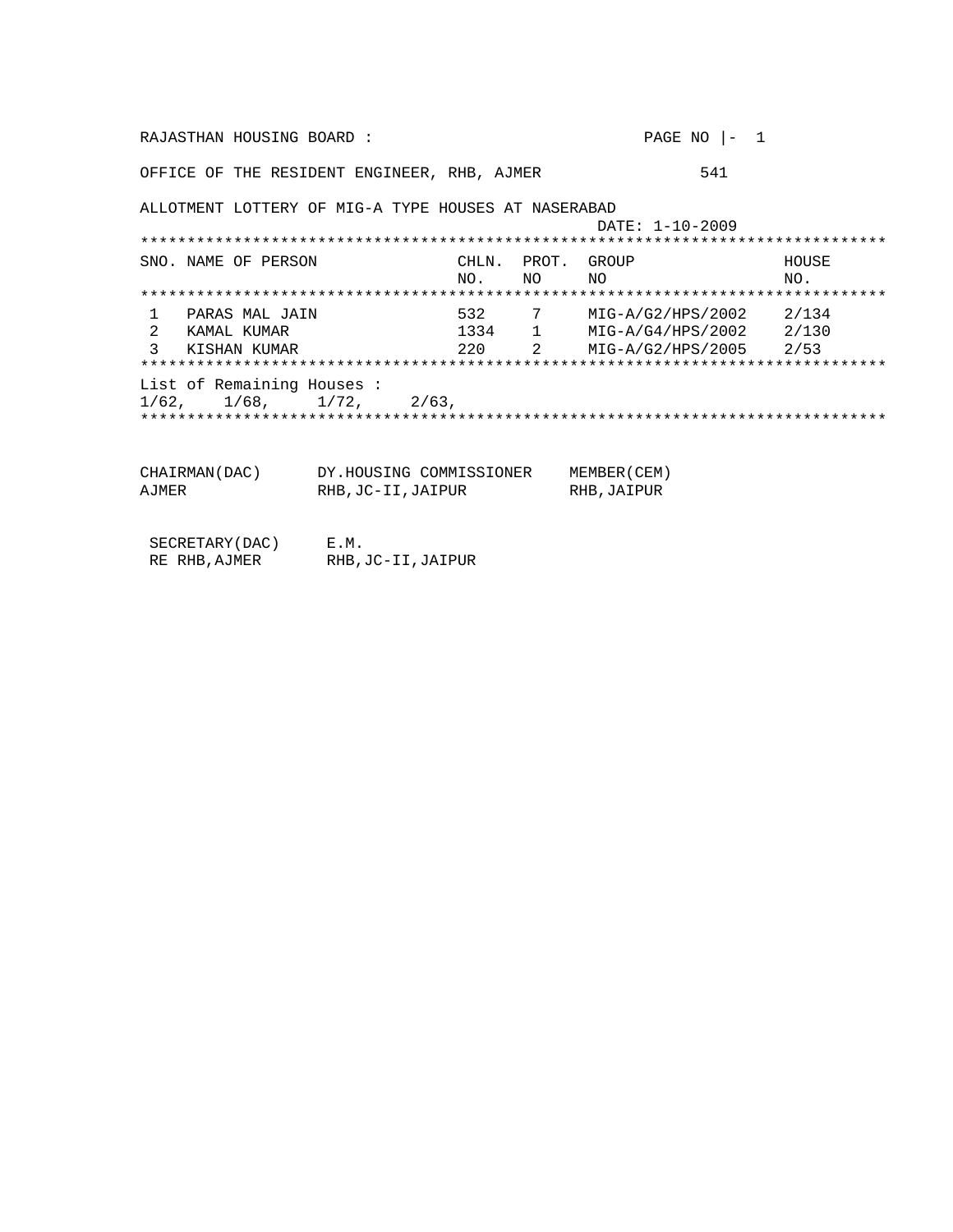RAJASTHAN HOUSING BOARD : PAGE NO |- 1 OFFICE OF THE RESIDENT ENGINEER, RHB, AJMER 541 ALLOTMENT LOTTERY OF NASERABAD TYPE HOUSES AT NASERABAD DATE: 1-10-2009 \*\*\*\*\*\*\*\*\*\*\*\*\*\*\*\*\*\*\*\*\*\*\*\*\*\*\*\*\*\*\*\*\*\*\*\*\*\*\*\*\*\*\*\*\*\*\*\*\*\*\*\*\*\*\*\*\*\*\*\*\*\*\*\*\*\*\*\*\*\*\*\*\*\*\*\*\*\*\*\* CHLN. PROT. GROUP HOUSE HOUSE NO. NO. NO NO NO. \*\*\*\*\*\*\*\*\*\*\*\*\*\*\*\*\*\*\*\*\*\*\*\*\*\*\*\*\*\*\*\*\*\*\*\*\*\*\*\*\*\*\*\*\*\*\*\*\*\*\*\*\*\*\*\*\*\*\*\*\*\*\*\*\*\*\*\*\*\*\*\*\*\*\*\*\*\*\*\* 1 SMT.SHASHI HARAN 341 5 HIG/G2/HPS/2005 4/2 \*\*\*\*\*\*\*\*\*\*\*\*\*\*\*\*\*\*\*\*\*\*\*\*\*\*\*\*\*\*\*\*\*\*\*\*\*\*\*\*\*\*\*\*\*\*\*\*\*\*\*\*\*\*\*\*\*\*\*\*\*\*\*\*\*\*\*\*\*\*\*\*\*\*\*\*\*\*\*\* List of Remaining Houses :  $3/16$ ,  $4/1$ , \*\*\*\*\*\*\*\*\*\*\*\*\*\*\*\*\*\*\*\*\*\*\*\*\*\*\*\*\*\*\*\*\*\*\*\*\*\*\*\*\*\*\*\*\*\*\*\*\*\*\*\*\*\*\*\*\*\*\*\*\*\*\*\*\*\*\*\*\*\*\*\*\*\*\*\*\*\*\*\* CHAIRMAN(DAC) DY.HOUSING COMMISSIONER MEMBER(CEM) RHB,JAIPUR

| n un ur | NHD, UCTIL, UAIPUN | LID. |
|---------|--------------------|------|
|         |                    |      |
|         |                    |      |
|         |                    |      |

| SECRETARY (DAC) | E.M.               |
|-----------------|--------------------|
| RE RHB, AJMER   | RHB, JC-II, JAIPUR |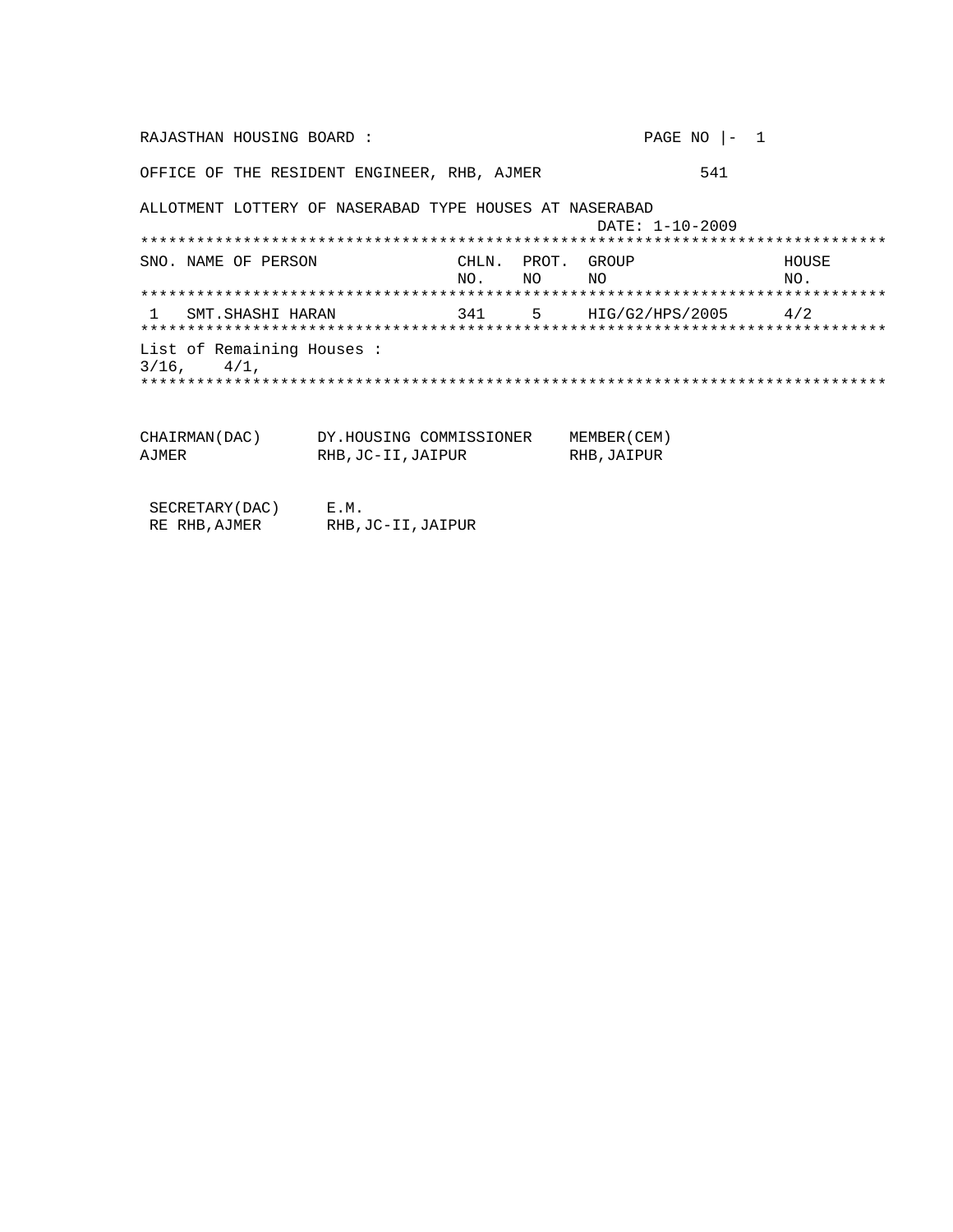RAJASTHAN HOUSING BOARD PAGE NO  $|-1$ 

 OFFICE OF THE RESIDENT ENGINEER, RHB, AJMER PRIORITY LOTTERY OF S.R.S. - 2009 SCHEME AT NASIRABAD, AJMER

DATE = 01-10-2009 SEED NO - 291

|      | $CATEGORY = EWS$  | $GROUP = G-2$ |                            | $MODE = HPS$    |
|------|-------------------|---------------|----------------------------|-----------------|
|      |                   |               |                            |                 |
| SNO. | NAME OF APPLICANT |               | CHALLAN<br>NO <sub>1</sub> | PRIORITY<br>NO. |
|      |                   |               |                            |                 |
| 1    | DEVI DASS         |               | 2185                       | 5               |
| 2    | CHANDRA PRAKASH   |               | 2205                       | 2               |
| 3    | ABDUL HAMEER      |               | 2208                       | 18              |
| 4    | SMT.JAMILA        |               | 2211                       | 3               |
| 5    | SMT. CHANDRA      |               | 2212                       | 4               |
| 6    | MOHAMMED IMRAN    |               | 2221                       | 6               |
| 7    | SMT.BHARTI        |               | 2224                       | 12              |
| 8    | SMT.HEMA          |               | 2305                       | 15              |
| 9    | AJAY JAIN         |               | 2320                       | 13              |
| 10   | MAHENDRA SINGH    |               | 2321                       | 17              |
| 11   | KAMAL KISHOREH    |               | 2233                       | 19              |
| 12   | KU, ANURADHA      |               | 2381                       | 14              |
| 13   | JAI PRAKASH       |               | 2426                       | 20              |
| 14   | NAWAB KHAN        |               | 2670                       | $\mathbf{1}$    |
| 15   | SMT.TARA RAWAT    |               | 2344                       | 9               |
| 16   | SMT.JYOTI         |               | 2.424                      | 10              |
| 17   | SUSHIL KUMAR      |               | 3758                       | 8               |
| 18   | MOHAN LAL         |               | 3985                       | 21              |
| 19   | SMT.PUSHPA DEVI   |               | 4269                       | 11              |
| 20   | KU.KIRAN RAWAT    |               | 5526                       | 16              |
| 2.1  | SMT.LATA RANI     |               | 5556                       | 7               |
|      |                   |               |                            |                 |

| CHAIRMAN(DAC) | DY.HOUSING COMMISSIONER | MEMBER (CEM) |
|---------------|-------------------------|--------------|
| AJMER         | RHB, JC-II, JAIPUR      | RHB,JAIPUR   |

SECRETARY(DAC) E.M. RE,RHB,AJMER RHB,JC-II,JAIPUR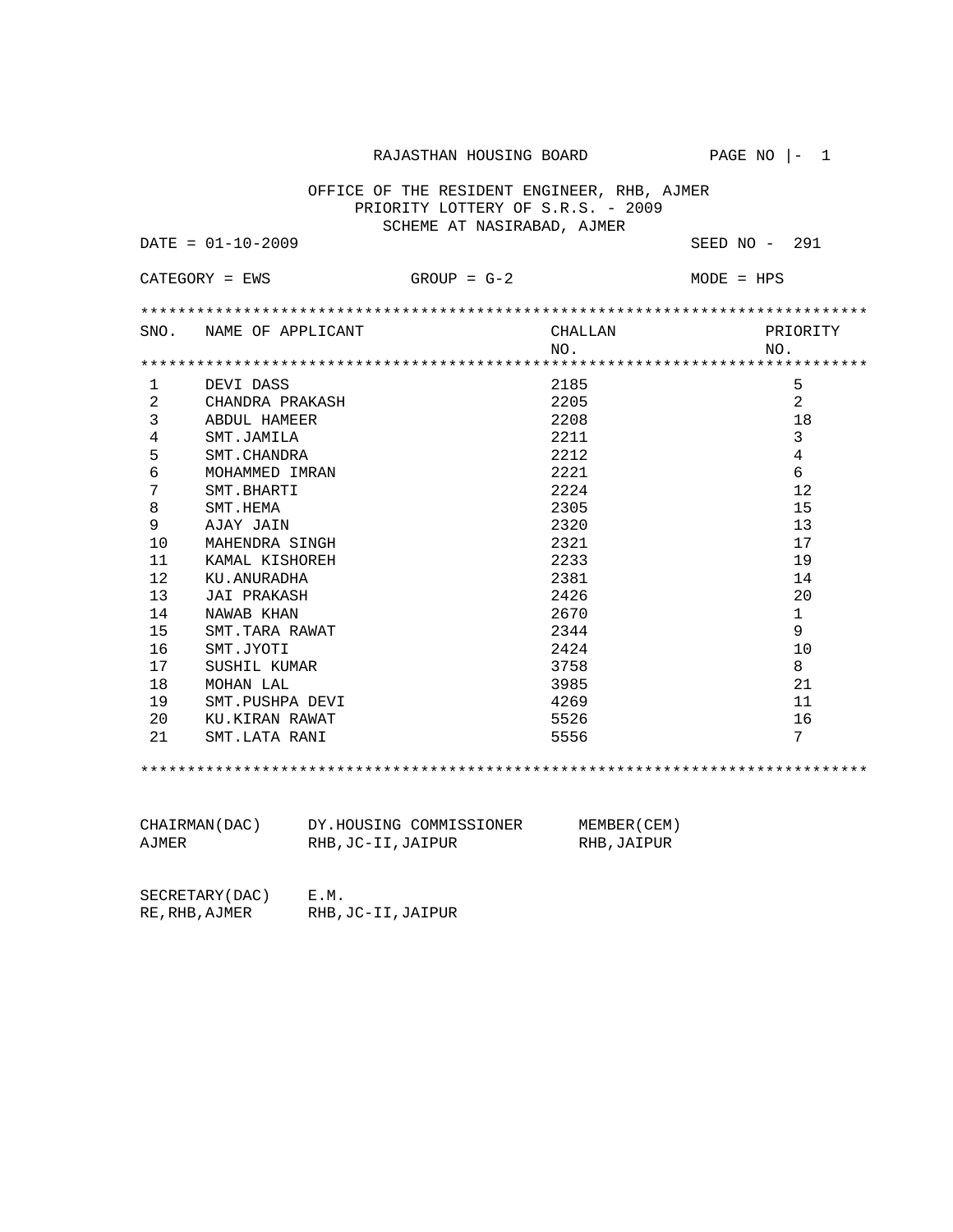RAJASTHAN HOUSING BOARD PAGE NO |- 1 OFFICE OF THE RESIDENT ENGINEER, RHB, AJMER PRIORITY LOTTERY OF S.R.S. - 2009 SCHEME AT NASIRABAD, AJMER DATE = 01-10-2009 SEED NO - 291  $CATEGORY = EWS$  GROUP =  $G-4/SC$  MODE = HPS \*\*\*\*\*\*\*\*\*\*\*\*\*\*\*\*\*\*\*\*\*\*\*\*\*\*\*\*\*\*\*\*\*\*\*\*\*\*\*\*\*\*\*\*\*\*\*\*\*\*\*\*\*\*\*\*\*\*\*\*\*\*\*\*\*\*\*\*\*\*\*\*\*\*\*\*\*\* SNO. NAME OF APPLICANT CHALLAN CHALLAN PRIORITY NO. NO. \*\*\*\*\*\*\*\*\*\*\*\*\*\*\*\*\*\*\*\*\*\*\*\*\*\*\*\*\*\*\*\*\*\*\*\*\*\*\*\*\*\*\*\*\*\*\*\*\*\*\*\*\*\*\*\*\*\*\*\*\*\*\*\*\*\*\*\*\*\*\*\*\*\*\*\*\*\* SMT.MAYA DEVI 2 RAKESH 2276<br>3 MAHESH CHAND 2345 2276 3 MAHESH CHAND 2345<br>4 KISHORE KUMAR 2431 KISHORE KUMAR \*\*\*\*\*\*\*\*\*\*\*\*\*\*\*\*\*\*\*\*\*\*\*\*\*\*\*\*\*\*\*\*\*\*\*\*\*\*\*\*\*\*\*\*\*\*\*\*\*\*\*\*\*\*\*\*\*\*\*\*\*\*\*\*\*\*\*\*\*\*\*\*\*\*\*\*\*\* CHAIRMAN(DAC) DY.HOUSING COMMISSIONER MEMBER(CEM) AJMER RHB, JC-II, JAIPUR RHB, JAIPUR SECRETARY(DAC) E.M. RE,RHB,AJMER RHB,JC-II,JAIPUR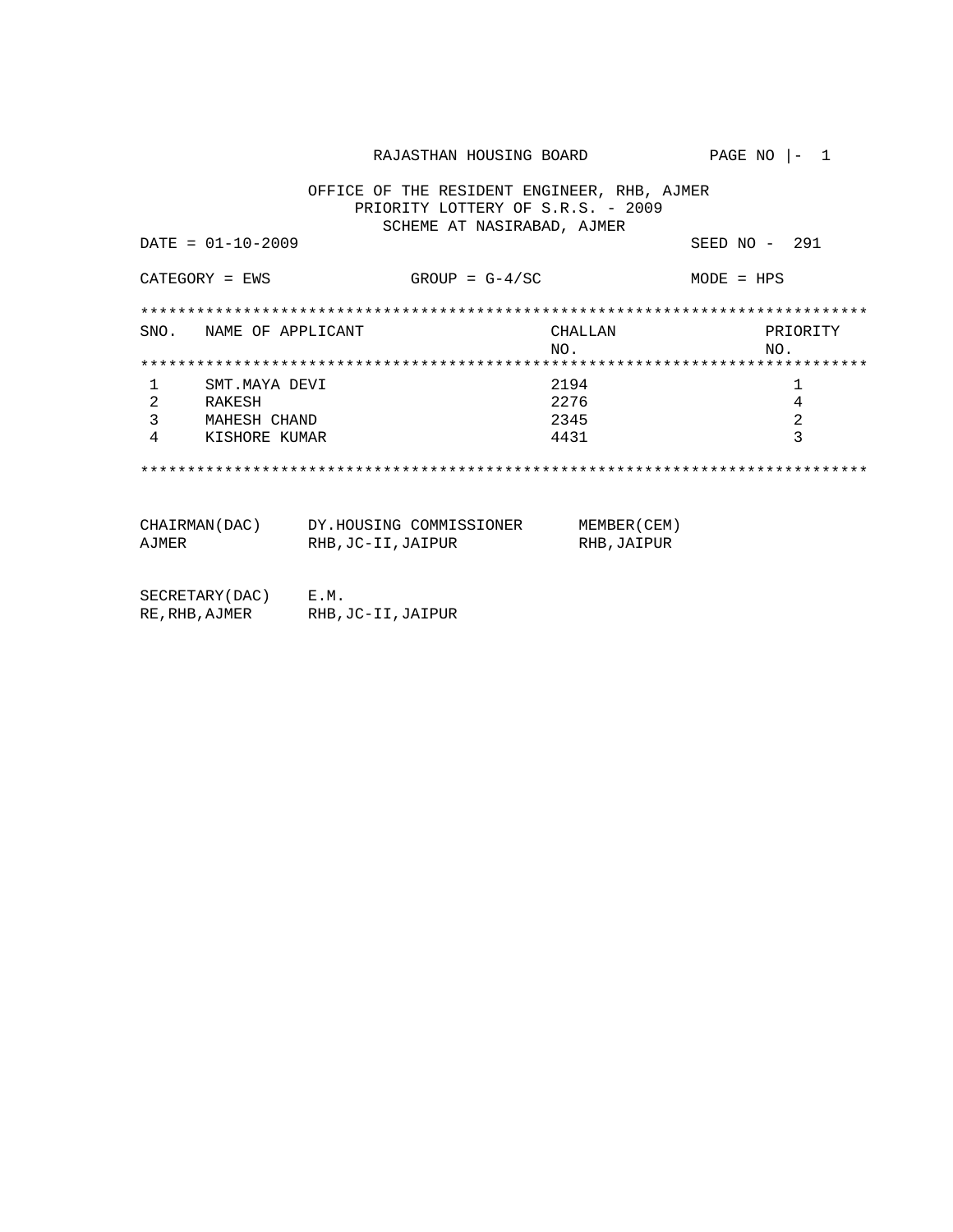RAJASTHAN HOUSING BOARD PAGE NO |- 1 OFFICE OF THE RESIDENT ENGINEER, RHB, AJMER PRIORITY LOTTERY OF S.R.S. - 2009 SCHEME AT NASIRABAD, AJMER  $DATA = 01 - 10 - 2009$ SEED  $NO - 291$ CATEGORY = LIG  $GROUP = G-1$  $MODE = HPS$ SNO. NAME OF APPLICANT **CHALLAN** PRIORITY  $NO.$ NO.  $\overline{1}$ SUKHENDRA SRIVASTAVA 2218  $\mathbf{1}$ 2 AJAY KUMAR VERMA 2304 2 CHAIRMAN(DAC) DY.HOUSING COMMISSIONER MEMBER(CEM)<br>AJMER RHB,JC-II,JAIPUR RHB,JAIPUR  $\begin{tabular}{ll} \multicolumn{2}{l}{{\small\texttt{SE}}}\texttt{CRETARY}(\texttt{DAC}) & \multicolumn{2}{l}{\small\texttt{E.M.}}\\ \multicolumn{2}{l}{\small\texttt{RE,RHB}}\texttt{,AJMER} & \multicolumn{2}{l}{\small\texttt{RHB}}\texttt{,JC-II}}\texttt{,JAIPUR} \end{tabular}$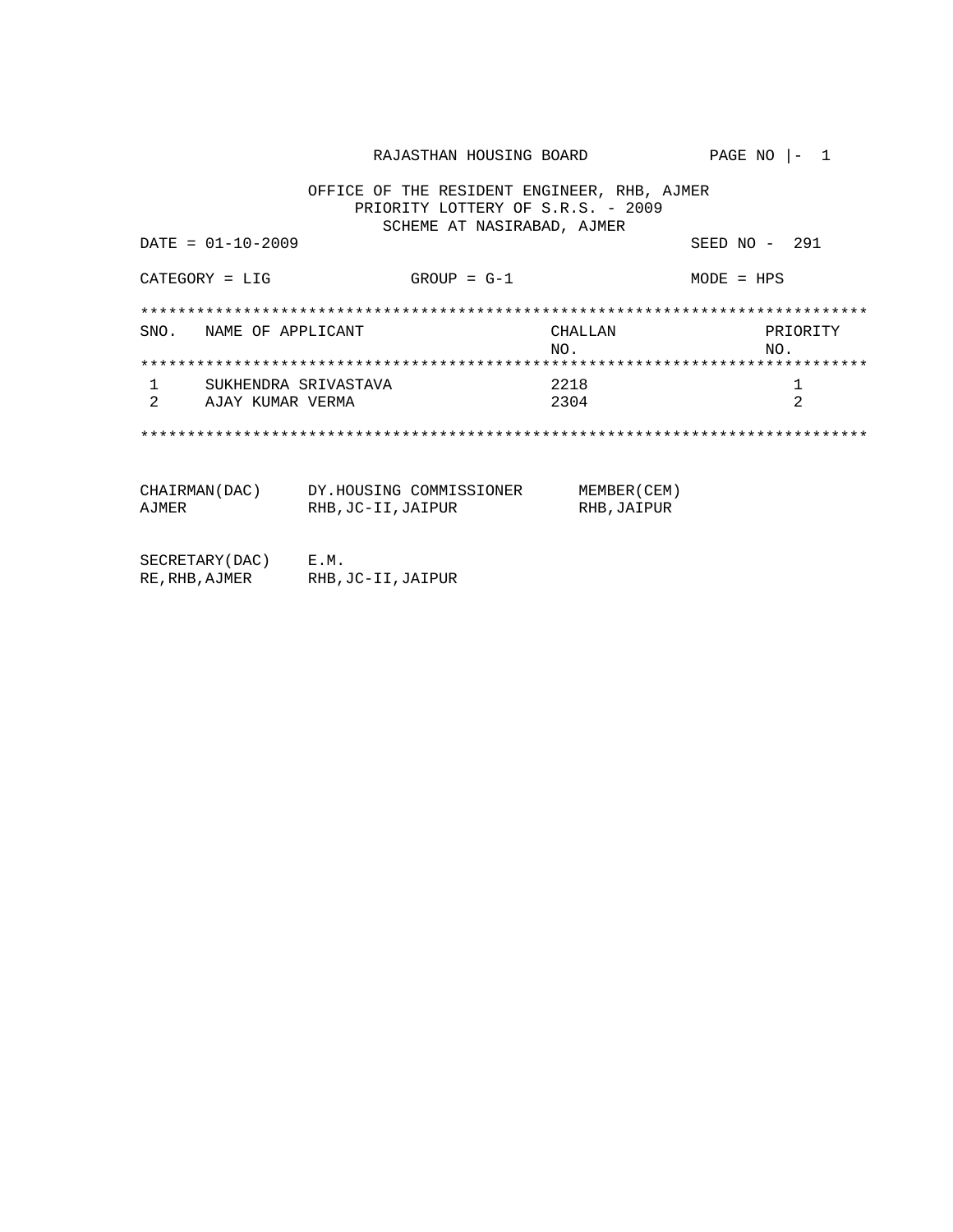RAJASTHAN HOUSING BOARD PAGE NO  $|-1$ 

 OFFICE OF THE RESIDENT ENGINEER, RHB, AJMER PRIORITY LOTTERY OF S.R.S. - 2009 SCHEME AT NASIRABAD, AJMER

DATE = 01-10-2009 SEED NO - 291

| $CATEGORY = LIG$ |                        | $GROUP = G-2$ | $MODE = HPS$ |  |
|------------------|------------------------|---------------|--------------|--|
|                  |                        |               |              |  |
|                  | SNO. NAME OF APPLICANT | CHALLAN       | PRIORITY     |  |
|                  |                        | NO.           | NO.          |  |
|                  |                        |               |              |  |
|                  | MOHAMMED SHAMIM        | 2202          | 3            |  |
| 2                | ANIL GARG              | 2204          | 2            |  |
| 3                | MUKESH GARG            | 2206          | 11           |  |
| 4                | HARISH KUMARL          | 2215          | 4            |  |
| 5                | SUDHIR MITTAL          | 2216          | 6            |  |
| 6                | RAKSHPAL               | 2217          | 7            |  |
| 7                | SMT.ANITA              | 2318          |              |  |
| 8                | SMT.NANDA DEVI         | 2339          | 8            |  |
| 9                | KISHAN LAL             | 2354          | 5            |  |
| 10               | AABEED KHAN            | 2400          | 10           |  |
| 11               | ZAFAR HUSEN KURESHI    | 4811          | 9            |  |
| 12               | SMT.RITU DASWANI       | 4959          | 12           |  |
| 13               | TARA CHAND             | 4961          | 13           |  |
|                  |                        |               |              |  |

\*\*\*\*\*\*\*\*\*\*\*\*\*\*\*\*\*\*\*\*\*\*\*\*\*\*\*\*\*\*\*\*\*\*\*\*\*\*\*\*\*\*\*\*\*\*\*\*\*\*\*\*\*\*\*\*\*\*\*\*\*\*\*\*\*\*\*\*\*\*\*\*\*\*\*\*\*\*

| CHAIRMAN(DAC) | DY.HOUSING COMMISSIONER | MEMBER (CEM) |
|---------------|-------------------------|--------------|
| AJMER         | RHB, JC-II, JAIPUR      | RHB, JAIPUR  |

| SECRETARY (DAC) | E.M.               |
|-----------------|--------------------|
| RE, RHB, AJMER  | RHB, JC-II, JAIPUR |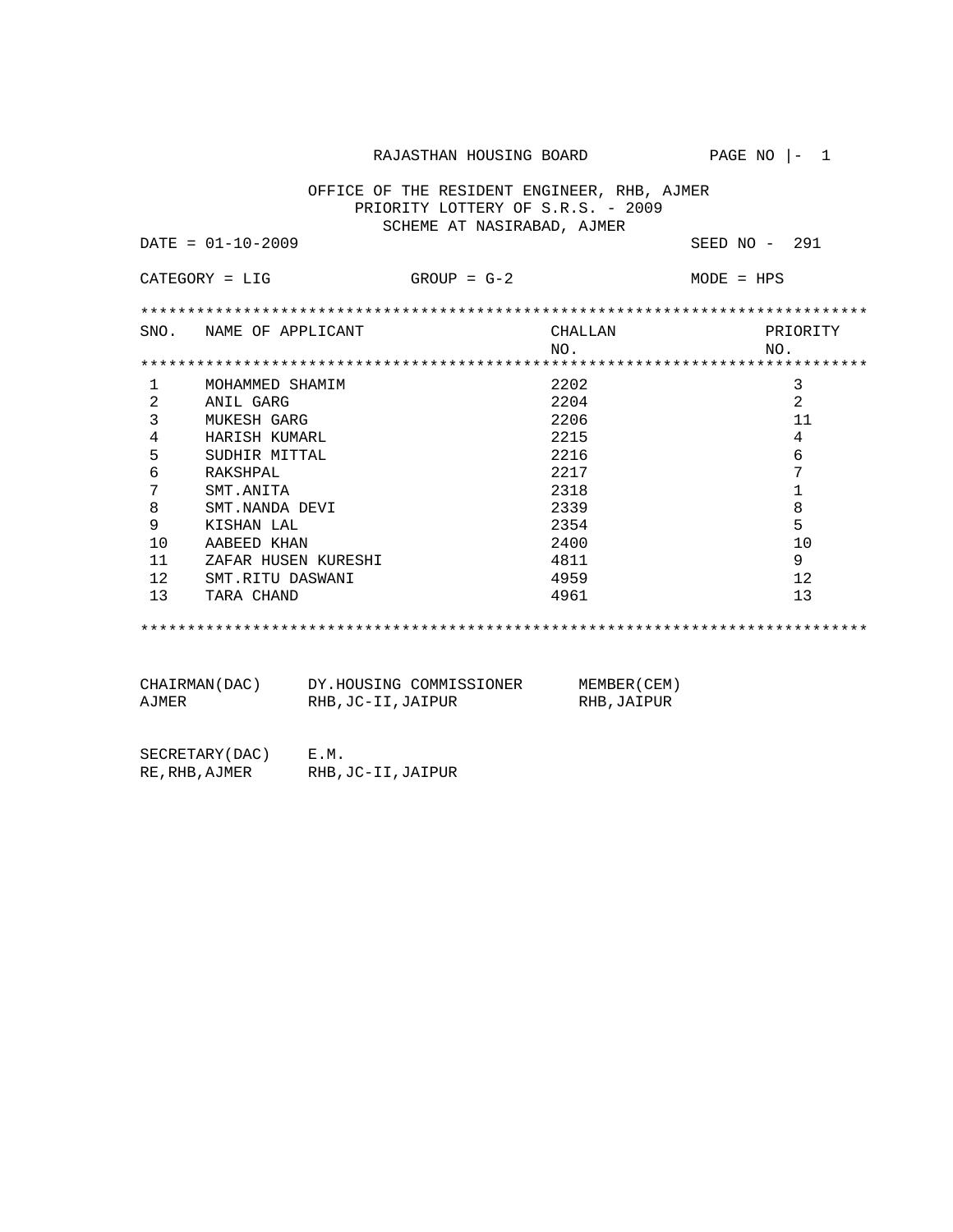RAJASTHAN HOUSING BOARD PAGE NO |- 1 OFFICE OF THE RESIDENT ENGINEER, RHB, AJMER PRIORITY LOTTERY OF S.R.S. - 2009 SCHEME AT NASIRABAD, AJMER  $DATA = 01 - 10 - 2009$ SEED NO - 291  $GROUP = G-4/SC$ CATEGORY = LIG  $MODE = HPS$ SNO. NAME OF APPLICANT **CHALLAN** PRIORITY  $NO.$ NO.  $\overline{1}$ RAJESH KUMAR KHEECHI 2319  $\mathbf{1}$  $\overline{2}$ DEVENDRA CHOUHAN 2355 2 CHAIRMAN(DAC) DY.HOUSING COMMISSIONER MEMBER(CEM)<br>AJMER RHB,JC-II,JAIPUR RHB,JAIPUR  $\begin{tabular}{ll} \multicolumn{2}{l}{{\small\texttt{SE}}}\texttt{CRETARY}(\texttt{DAC}) & \multicolumn{2}{l}{\small\texttt{E.M.}}\\ \multicolumn{2}{l}{\small\texttt{RE,RHB}}\texttt{,AJMER} & \multicolumn{2}{l}{\small\texttt{RHB}}\texttt{,JC-II}}\texttt{,JAIPUR} \end{tabular}$